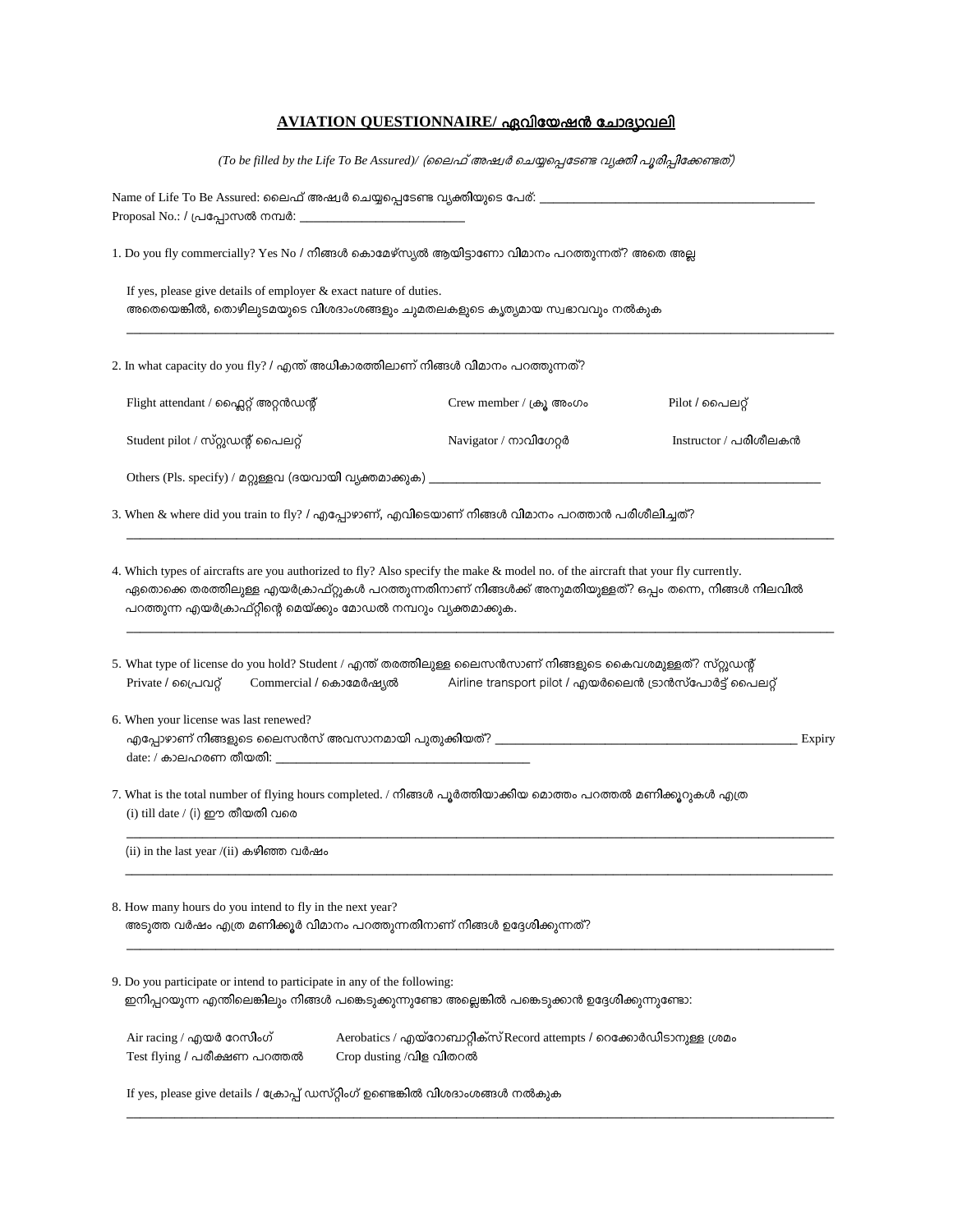## 10. Have you flown or do you intend to fly any of the following: ഇനിപ്പറയുന്ന എന്തെങ്കിലും നിങ്ങൾ പറത്തിയിട്ടുണ്ടോ അല്ലെങ്കിൽ പറത്താൻ ഉദ്ദേശിക്കുന്നുണ്ടോ:

| Prototype / പ്രോട്ടോടൈപ്പ്<br>Balloon / ബലൂൺ                                                                                                                 | Rotorcraft / റോട്ടോർക്രാഫ്റ്റ്<br>Any other (pls. specify) / മറ്റെന്തെങ്കിലും (ദയവായി വ്യക്തമാക്കുക)                                    | Hang Glider / ഹാംഗ് ഗ്ലൈഡർ                           |  |
|--------------------------------------------------------------------------------------------------------------------------------------------------------------|-----------------------------------------------------------------------------------------------------------------------------------------|------------------------------------------------------|--|
| 11. Have you ever failed an Aviation Medical Examination?<br>പരാജയപ്പെട്ടിട്ടുണ്ടോ                                                                           | നിങ്ങൾ എപ്പോഴെങ്കിലും ഒരു ഏവിയേഷൻ മെഡിക്കൽ എക്സാമിനേഷനിൽ                                                                                | $\operatorname{Yes}/\operatorname{No}$<br>അതെ / അല്ല |  |
|                                                                                                                                                              | If yes, please give details / അതെ എങ്കിൽ, ദയവായി വിശദാംശങ്ങൾ നൽകൂക                                                                      |                                                      |  |
| 12. Have you flown or do you intend to fly out of the country?<br>രാജ്യത്തിന് പുറത്തേക്ക് നിങ്ങൾ പറത്തിയിട്ടുണ്ടോ അല്ലെങ്കിൽ പറത്താൻ<br>ഉദ്ദേശിക്കുന്നുണ്ടോ? |                                                                                                                                         | Yes / No<br>അതെ / അല്ല                               |  |
| If yes, please give details of distance $\&$ destination.                                                                                                    | അതെ എങ്കിൽ, ദൂരത്തിന്റെയും ലക്ഷ്യസ്ഥാനത്തിന്റെയും വിശദാംശങ്ങൾ നൽകുക                                                                     |                                                      |  |
| 13. Have you had any flying accidents?                                                                                                                       | വിമാനം പറത്തുമ്പോൾ നിങ്ങൾക്ക് എന്തെങ്കിലും അപകടം ഉണ്ടായിട്ടുണ്ടോ?<br>If yes, please give details / അതെ എങ്കിൽ, ദയവായി വിശദാംശങ്ങൾ നൽകുക | Yes / No<br>അതെ / അല്ല                               |  |
| 14. Have you ever been grounded or your license revoked?<br>അല്ലെങ്കിൽ നിങ്ങളുടെ ലൈസൻസ് പിൻവലിച്ചിട്ടുണ്ടോ?                                                  | നിങ്ങളെ എപ്പോഴെങ്കിലും വിമാനം പറത്തുന്നതിൽ നിന്ന് വിലക്കിയിട്ടുണ്ടോ                                                                     | Yes / No<br>അതെ / അല്ല                               |  |
|                                                                                                                                                              | If yes, please give details / അതെ എങ്കിൽ, ദയവായി വിശദാംശങ്ങൾ നൽകുക                                                                      |                                                      |  |

#### **Declaration by the Life To Be Assured:**

I declare that the answers I have given are, to the best of my knowledge, true and that I have not withheld any material information that may influence the assessment or acceptance of this application. I agree that this form will constitute part of my application for life assurance with Canara HSBC Oriental Bank Of Commerce Life Insurance Company Ltd and that failure to disclose any material fact known to me may invalidate the contract.

*\_\_\_\_\_\_\_\_\_\_\_\_\_\_\_\_\_\_\_\_\_\_\_\_\_\_\_\_\_\_\_\_\_\_\_\_\_\_\_\_\_\_\_\_\_\_\_\_\_\_\_\_\_\_\_\_\_\_\_\_\_\_\_\_\_\_\_\_\_\_\_\_\_\_\_\_\_\_\_\_\_\_\_\_\_\_\_\_\_\_\_\_\_\_\_\_\_\_\_\_\_\_\_*

## <u>ലൈഫ് അഷ്വർ ചെയ്യപ്പെടേണ്ട വ്യക്തിയുടെ സത്യവാങ്മൂലം:</u>

ഞാൻ നൽകിയിട്ടുള്ള മറുപടികൾ എന്റെ അറിവിൽ പെട്ടിടത്തോളം സത്യമാണെന്നും എന്റെ അപേക്ഷയുടെ വിലയിരുത്തലിനെ അ പ്രസ്താവിക്കുന്നു. . അഷ്വറൻസിനുള്ള എന്റെ അപേക്ഷയുടെ ഭാഗമാണ് ഈ ഫോമെന്നും എനിക്ക് അറിയാവുന്ന എന്തെങ്കിലും വെളിപ്പെടുത്തുന്നതിലുള്ള പരാജയം എന്റെ കരാറിനെ സാധുത ഇല്ലാത്തതാക്കുമെന്നും ഞാൻ സമ്മതിക്കുന്നു.